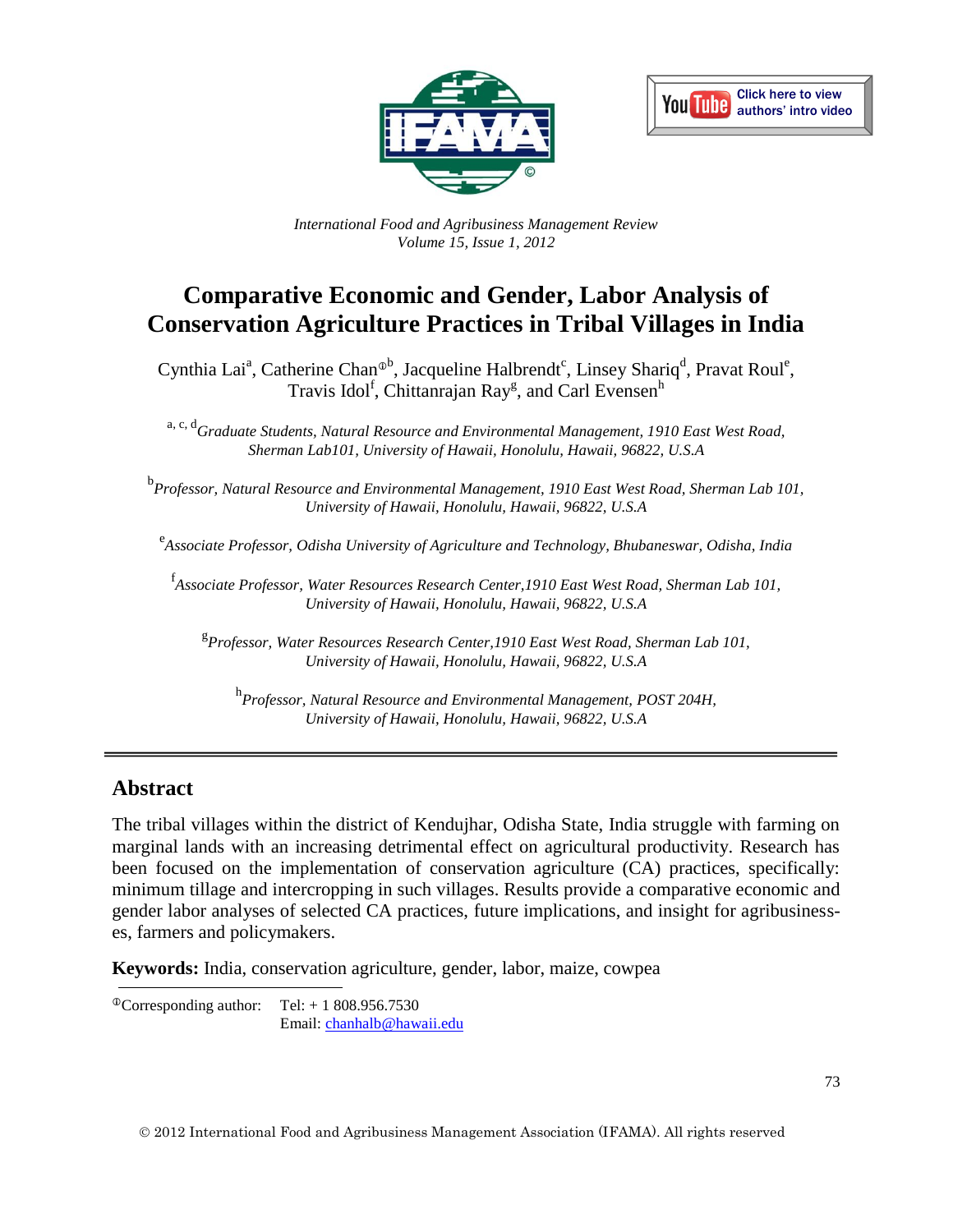## **Introduction**

Kendujhar is one of the poorest tribal districts in the state of Odisha, India. Located in the agroclimatic zone of Odisha's North Central Plateau (Figure 1), it is characterized by multiple small villages of 30-100 households. Each household is engaged in low-input subsistence agriculture, with farm sizes generally less than 2 hectares. More than 40% of farmers earn less than 100 Indian Rupees (INR) per month (2 USD/mo/capita).

Farmers grow a variety of crops, focusing mainly on staple crops such as rice and maize. Yields throughout Odisha are lower than the national average, with approximately 1.5 tons per hectare for rice and 2.2 ton per hectare for maize (Government of Odisha 2010). However, these yields generally apply to modern, high-yielding crop varieties, which dominate much of the commercial production in the state. In the tribal villages of Kendujhar, household income is mainly through the selling of agricultural outputs where farmers predominantly use traditional low-yielding varieties of maize and rice, irrigation is uncommon, and fertilization consists primarily of farmyard manure application with occasional supplements of inorganic N and P additions.

In developing countries, agriculture can play a significant role in regards to economic development; specifically, to tribal subsistence farmers who rely on their land for food and income. Given the propensity for low agricultural outputs and land degradation from such conventional farming systems, there exists much opportunity for the introduction of improved farm management and cultivation practices. While introducing standard agricultural "Green Revolution" technologies into these villages can increase crop yields (Dr. P.K. Roul (OUAT), personal communication, 2010), farmers with small landholdings, low income, poor access to credit, and limited technical capacity simply cannot take full advantage of interventions that are more suitable for large, mechanized farms. Moreover, output growth is not only determined by technological innovations but also by the efficiency with which available technologies are used. As such, more appropriate for these farmers are conservation agriculture (CA) practices, which aim to conserve natural resources while enhancing food and livelihood securities. For this study, CA practices refer to a general set of practices including the concepts of minimum tillage and intercropping (FAO 2000). Not only do these CA practices offer environmental benefits such as improved soil and water conservation, as highlighted in this study, there can also be significant savings of agricultural labor through reduced demands of tillage and weeding (Bishop-Sambrook 2003), which can then be directed towards agricultural diversification, farm improvements, or off-farm work to supplement agricultural income, and impacts to household income and yields depending on the CA practice selected.

To date, there has been little published on the potential benefits or tradeoffs of various integrated CA practices, particularly on resource-poor smallholders in tribal villages, such as those in Kendujhar. Nevertheless, evidence suggests that combining these practices (minimum tillage and intercropping) can have positive implications for input use, yield, income, and gender equity, while promoting long-term environmental sustainability.

To ensure selection and implementation of appropriate CA practices in Kendujhar, current farming practices must first be understood within the context of their economic and social impacts. This study's location lies in the northern part of Odisha in Eastern India, which epitomizes the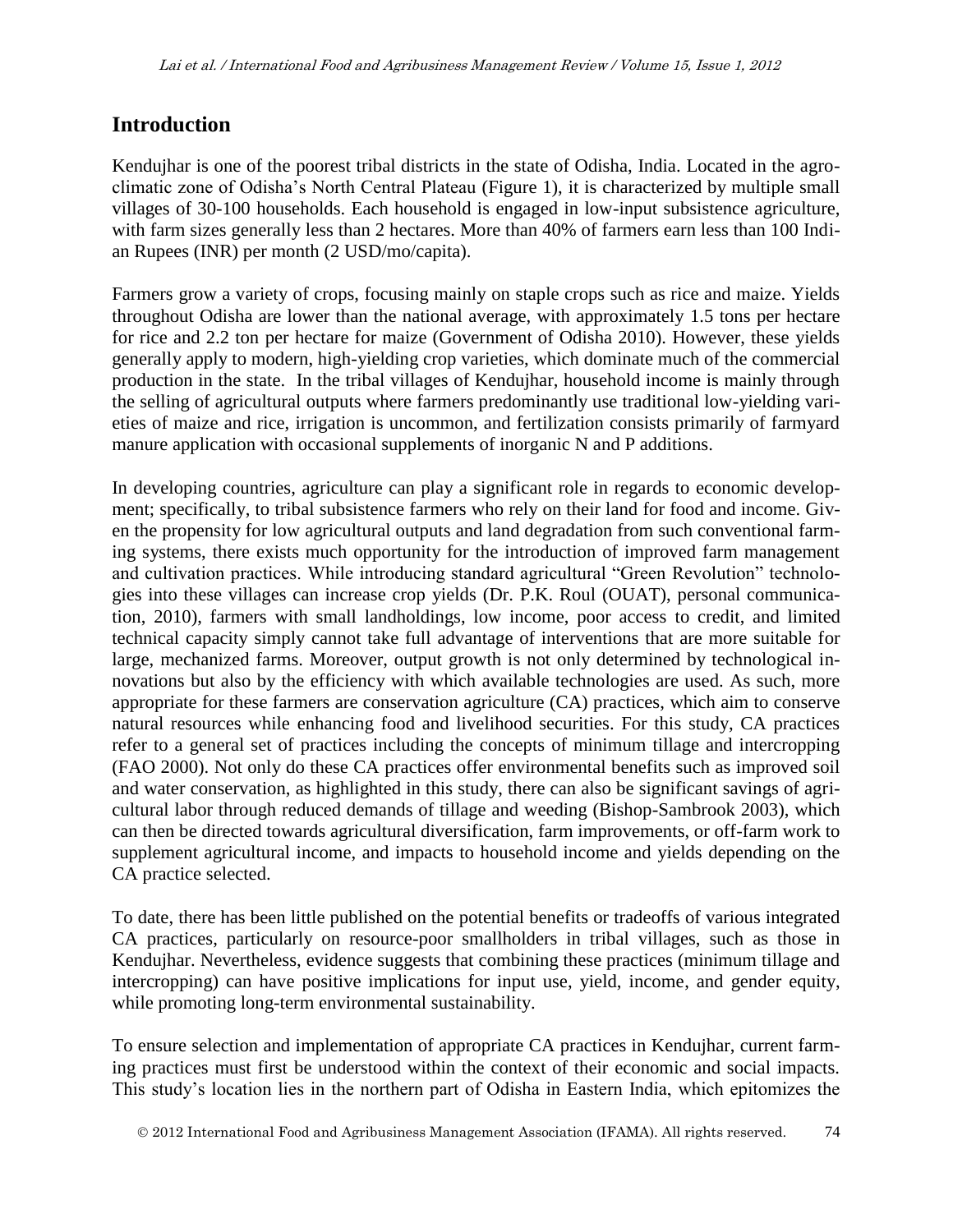challenges facing the sustainability of smallholder, rain-fed agriculture in southern Asia as well as the cumulative impacts of environmental conflicts within the food production system (Figure 1). Given that agriculture in Odisha represents approximately 30% of the state's economy, improvements to the local farming systems have the potential to improve the sustainability and security of numerous households within the state and across the nation of India (Pattanayak 2004).

# **Objectives**

The goal of this research is to evaluate the food security and economic livelihood of the tribal farm families in Kendujhar, in Odisha State through the introduction of sustainable conservation agriculture practices of minimum tillage and intercropping. The specific objectives of this study are to:

- 1. Estimate the yield, labor and profitability differences between the CA practices of minimum tillage and intercropping and the use of conventional tillage on representative maize-based farms.
- 2. Evaluate the gender implications of implementing selected CA practices as they relate to labor use.
- 3. Discuss the implications of introduced CA practices for policy-makers, local entrepreneurs and agribusinesses, and smallholder farmers.



Figure 1. Location map of Kendujhar district, Odisha State, India with agro-climatic zones.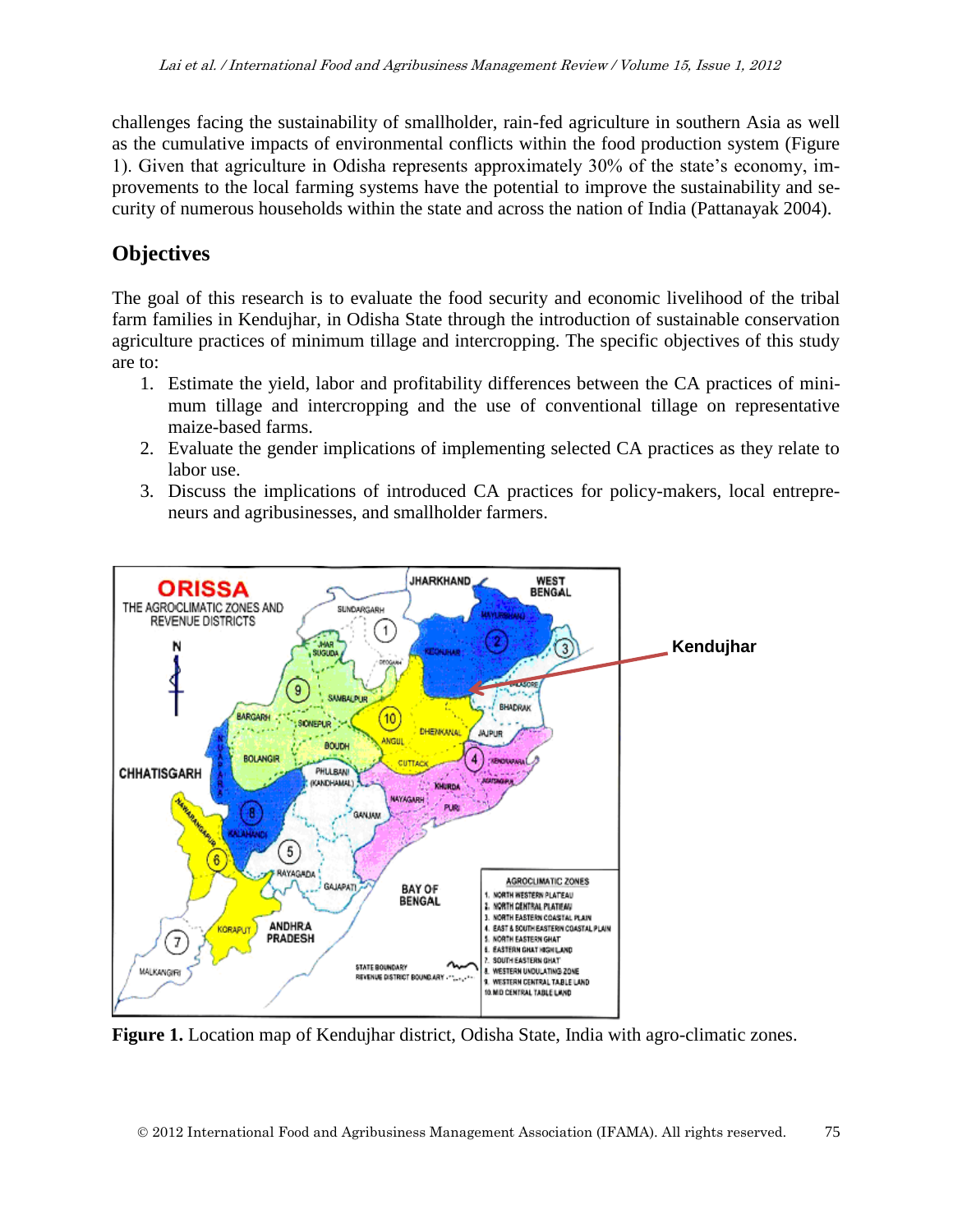## **Literature Review**

The following literature review provides comparative yield statistics of different CA practices, offering insight into the influence of changing yields on farm profitability and rural farm labor. Based on a review of past studies regarding maize-based production systems, CA practices including conservation tillage, residue retention and intercropping with legumes have all been shown to increase yields. The results of several studies analyzing the effectiveness of CA practices revealed that the highest yield increases resulted from intercropping with legumes, improving total yields by 15-40% over conventional practices. Adopting some form of conservation tillage without intercropping practices resulted in slightly lower yield improvement of 13% (Table 1).

| <b>Region/Country</b> | <b>CA Practices</b>                                                                             | Yield effect in kg<br>$ha^{-1}$ (% change) | <b>Reference</b>           |
|-----------------------|-------------------------------------------------------------------------------------------------|--------------------------------------------|----------------------------|
| Kisii / Kenya         | Conventional tillage<br>Residue retention<br>Intercrop: Maize-<br>Common beans                  | $+550(20\%)$                               | Nzabi et al.<br>(2000)     |
| North East India      | Conservation tillage<br>No residue<br>Intercrop: Maize-Pea                                      | $+130(15%)$                                | Ghosh et al.<br>(2010)     |
| Ethiopia              | Conservation tillage<br>Residue retention<br>Maize-alone                                        | $+170(13%)$                                | Rockström et<br>al. (2009) |
| South Africa          | Conventional tillage<br>Residue retention<br>Intercrop: Maize-<br>cowpea and Relay Crop<br>(RC) | $+2450(40\%)$<br>$RC: +1200(20%)$          | Bloem et al.<br>(2009)     |

**Table 1.** Yield Effects of CA Practices in Maize-Based Production Systems.

As new farming practices become more prominent, a shift in farm labor time allocation can occur. For example, with the introduction of a new cotton variety in rural India, increased yields showed a direct increase in labor during harvest yet experienced decreased labor for pest management. This offset of labor can be considered as a net neutral outcome; however, since harvesting is a predominantly female activity, whereas pest management is a typically male activity, a shift in time commitment and distinction of labor division between genders is created (Subramanian 2009).

When labor time is reduced as opposed to shifted, the household income effect depends on how the newly available time can be used. This is often determined by the availability of opportunities for off-farm income. In India, several income generating off-farm activities are available for male farmers, including: construction, mining, small-scale manufacturing, retail trade, private and transportation services including driving tractors and auto-rickshaws (Subramanian 2009). Within the district of Kendujhar, mining represents the predominant off-farm employment. The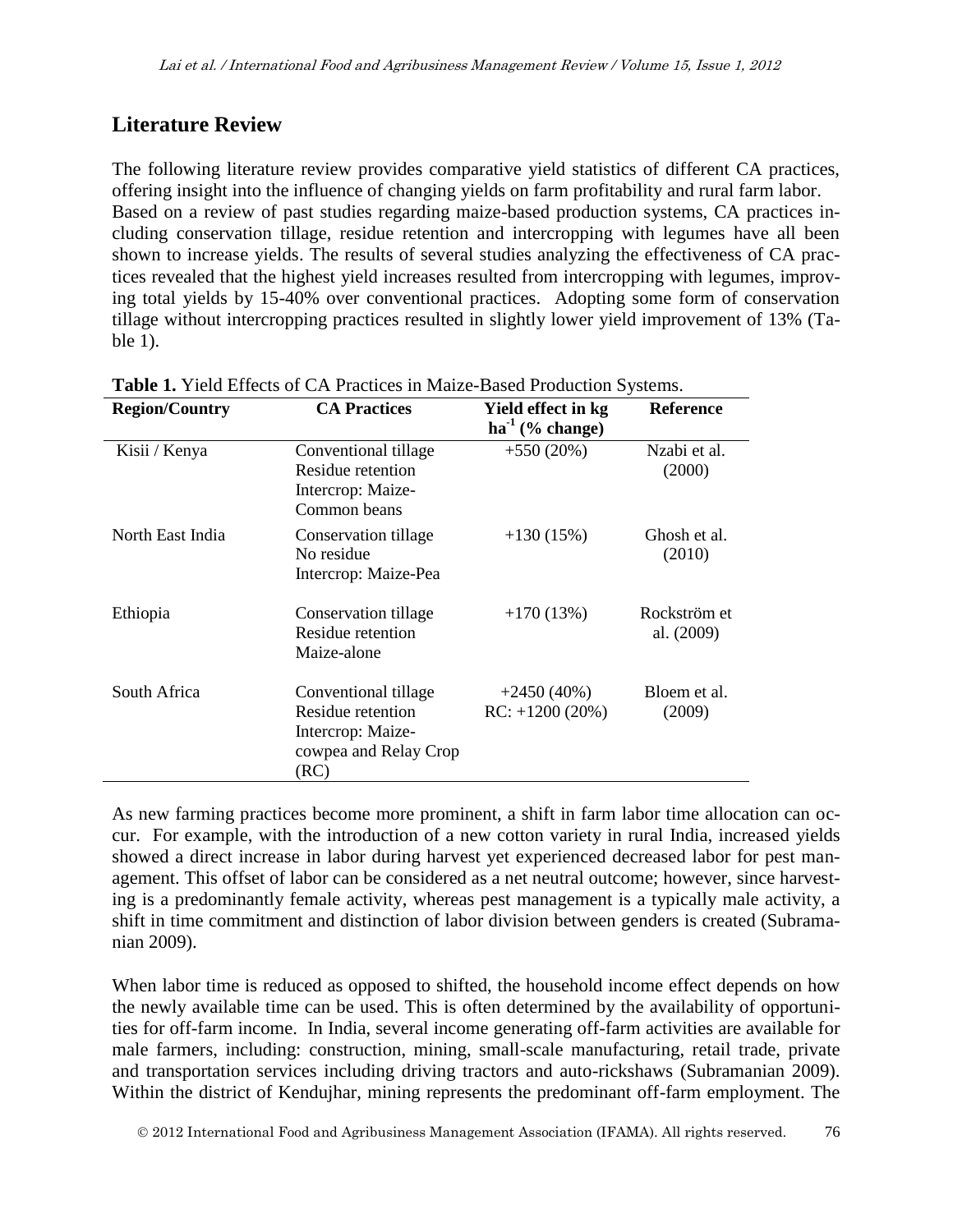contrast in opportunities for off-farm employment is apparent in Tamil Nadu, India, where the decreased labor requirements of growing Jatropha has led to an increase in male participation in off-farm seasonal migration while women have fewer alternative employment opportunities and take on increased household responsibilities when the men migrate for work (Ariza-Montobbio 2010; Kochar 1999). Therefore, even when farm labor requirements decrease, the potential for females to earn supplemental income is limited.

#### **Methodology**

Three villages in Kendujhar were selected for this study. These villages were chosen based on their agricultural and demographic characteristics; their proximity to the local extension office of Orissa University of Agriculture and Technology (OUAT); past and current working relationships between the villages and the university; and the presence of tribal populations practicing subsistence agriculture on small farms within the village.

The methodological framework of this study consists of seven steps:

- 1. Develop farm household surveys to collect baseline economic farm data
- 2. Collect data through face-to-face interviews of randomly selected farmers
- 3. Validate data through comparison with relevant literature
- 4. Construct baseline representative maize-only and maize/cowpea farm budgets from survey data
- 5. Calculate yield and production cost specifically for labor changes from selected CA practices on experimental farm plots
- 6. Estimate potential economic returns in terms of changes in farm profitability with or without labor opportunity costs using data collected from step five above
- 7. Report results and provide recommendations to farmers, agribusinesses and policymakers.

## **Survey Design and Data Administration**

Surveys were designed to collect both qualitative and quantitative data. The questionnaire consisted of 6 sections (family profile, assets, land and input use, labor use, agricultural output and grain transaction descriptions). Specifically, the following data pertaining to this study were collected: size of farm plots by crop, land use and cropping patterns, cost of production, input and output data, crop yields, market transactions and prices.

Data was collected from a random sample of 145 households from three villages (Tentuli, Saharpur, and Gopinathpur), located approximately 15-30 km from the town of Kendujhar. During the time period of June to December 2010, 35 households were interviewed, representing approximately 24% of the sample interviewed.

## **Descriptive Statistics of Farm Household**

Key socio-demographic characteristics of the villages are shown in Table 2.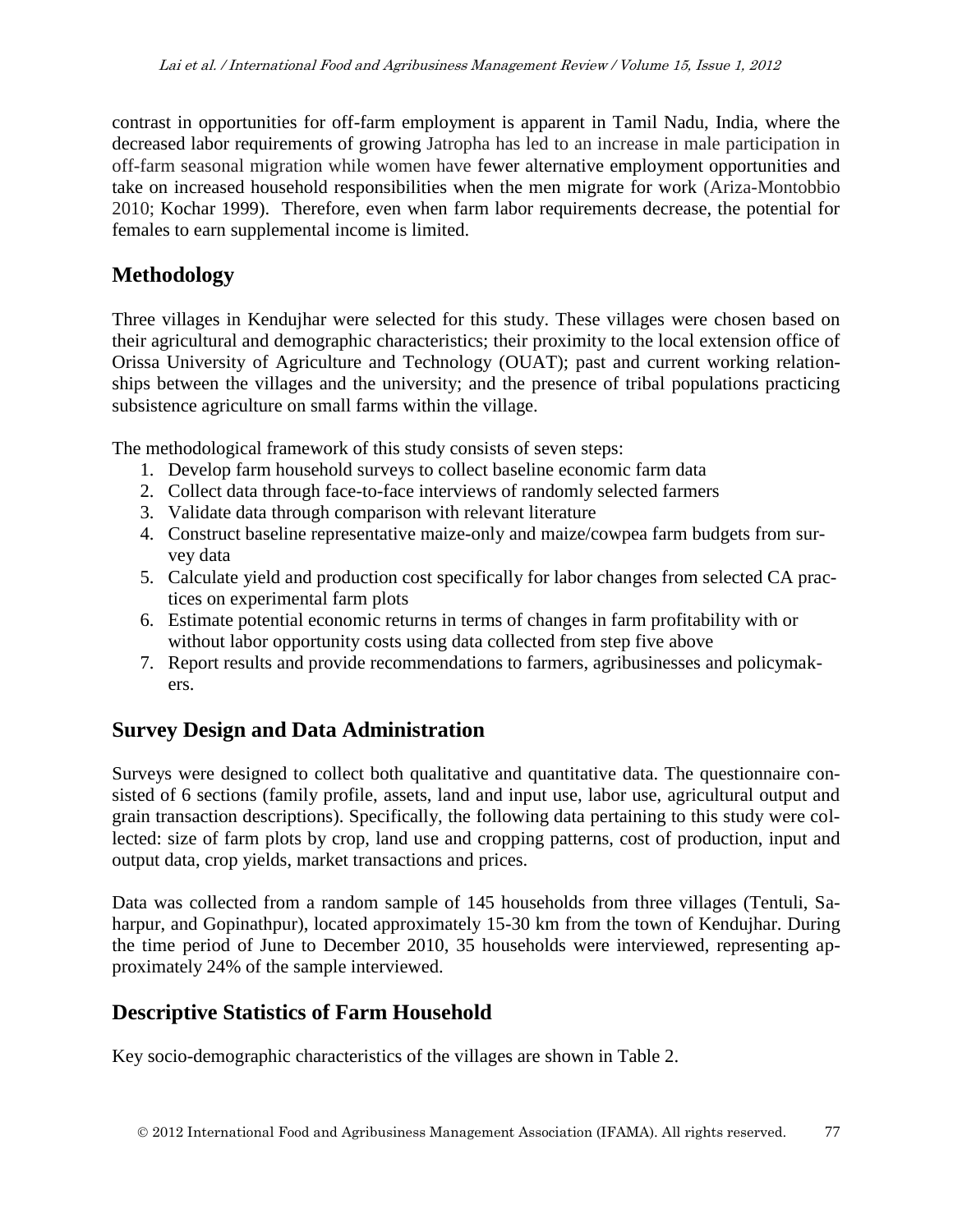| <i>ixenda</i> mara.                              |                                       |                                 |                                                |                             |                                     |                                   |
|--------------------------------------------------|---------------------------------------|---------------------------------|------------------------------------------------|-----------------------------|-------------------------------------|-----------------------------------|
| <b>Village</b><br>Number of<br><b>Households</b> | Farm<br>Annual<br><b>Income (INR)</b> | <b>Household</b><br><b>Size</b> | <b>Highest</b><br>level of<br><b>Education</b> | Farm<br><b>Size</b><br>(ha) | <b>Major Staple</b><br><b>Crops</b> | <b>Maize</b><br>Yield<br>(ton/ha) |
| Tentuli                                          | 18,130                                |                                 | None                                           | 1.4                         | Rice, Maize                         | 0.25                              |
| (56)                                             | $(410$ USD)                           |                                 |                                                |                             |                                     |                                   |
| Saharpur                                         | 19,140                                | 7                               | None                                           | 1.2                         | Rice, Maize                         | 0.3                               |
| (64)                                             | (433 USD)                             |                                 |                                                |                             |                                     |                                   |
| Gopinathpur                                      | 47,588                                |                                 | Primary                                        | 2.1                         | Rice, Maize                         | 0.3                               |
| (25)                                             | $(1,076$ USD)                         |                                 |                                                |                             |                                     |                                   |

**Table 2.** Selected socio-economic characteristics of three tribal villages in the study district of Kendujhar, India.

**Source.** Household survey data 2010. Values represented are averages and modes.

The majority of the study population in the three villages is tribal, largely dependent on traditional agriculture and forest resources for daily sustenance, and practice smallholder, subsistence, rain-fed agriculture.

The average household family size is seven members, with 2-3 generations per household. Average farm size is between 1.2 to 2.1 hectares. Major staple crops grown are rice and maize. Maize yield is relatively low, averaging 0.25 to 0.3 ton/ha. Average farm household annual incomes range from about 400 to 1000 USD per household. According to the survey data, farm incomes are higher for families with additional off-farm employment. As mining is the major industry present in the Kendujhar District, families with more than one son over the age of 18 typically earn additional income (9 USD/day). However, villages such as Tentuli, with low literacy rates and the majority of the population under age 10, must rely on the farm for income (Table 2).

The survey also revealed that each of the three villages were major producers of maize. In 2009, 47% of the surveyed population produced maize solely for household consumption and livestock feed, the other 53% of the population sold on average 55% of their maize output. The low proportion of households selling their yields and the limited amount of crop available to be marketed indicates the population's vulnerability to food security in the region. Due to World Bank funded extension efforts meant to address these food security issues, some farms began to incorporate cowpea intercropping to improve soil nitrogen content and corresponding crop yields. According to market surveys, cowpea has a seasonal market price of USD\$.30 -.45/Kg, nearly double the price of maize, making it one of the more profitable crops for sale. For this study, cowpea was considered an introduced crop, as over 80% of the survey population did not previously produce cowpea.

## **Research Design**

#### *Selected Conservation Agriculture Practices Scenarios*

For this study, a representative maize-based production system using conventional tillage was compared with three potential CA practices to be introduced to the tribal villages (Table 3).

2012 International Food and Agribusiness Management Association (IFAMA). All rights reserved. 78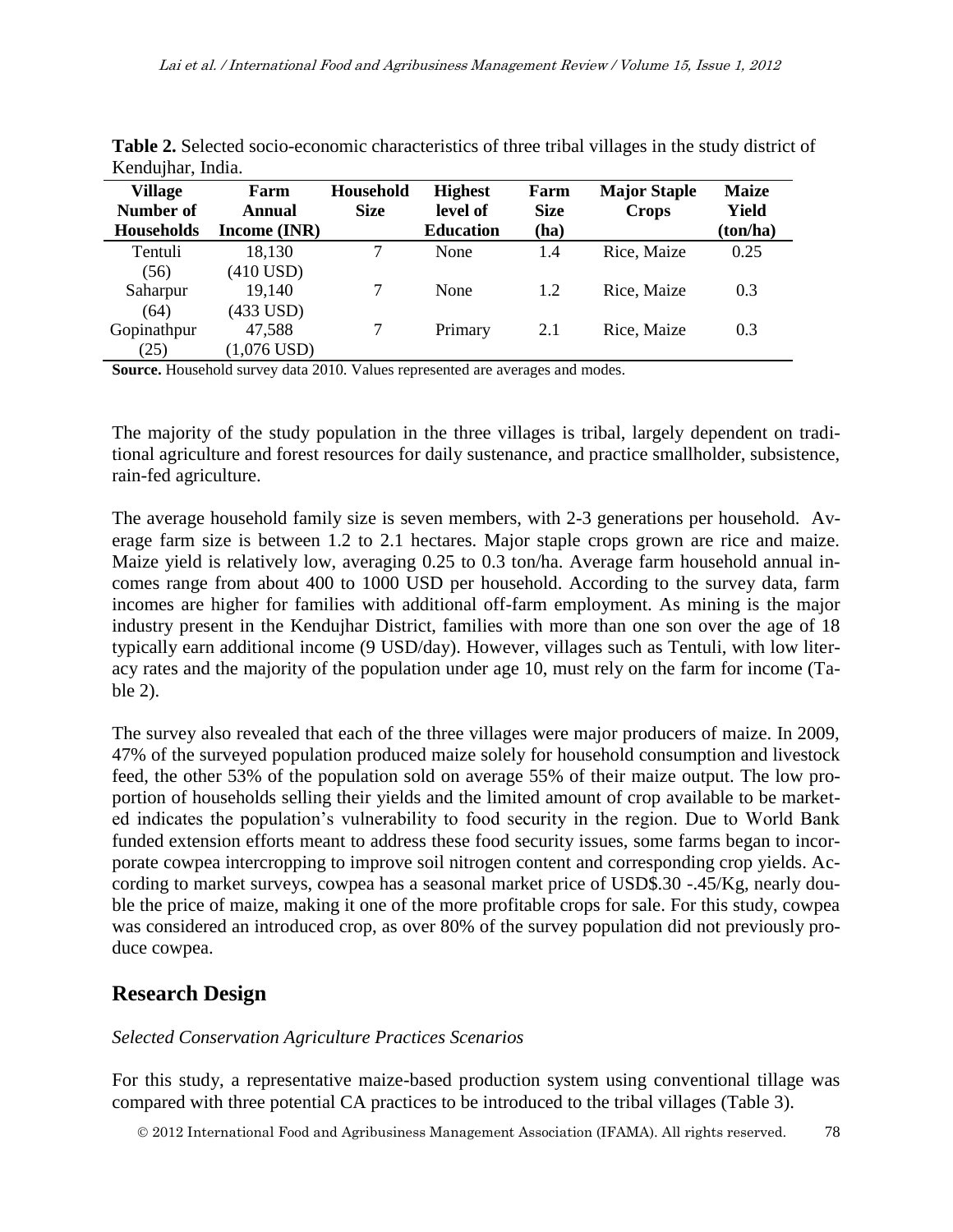The three conservation agriculture practices include one or more of the following:

- 1. Minimum tillage (MT): Land was tilled once prior to sowing vs. conventional tillage (CT) where land is tilled twice.
- 2. Intercropping (M-CP): Cowpea (*Vigna unguiculata*) was planted between rows of maize (*Zea mays*). The inter-row spacing for maize was standard for a maize monocrop treatment (M), with no reduction of maize plants in the intercropped treatment.

**Table 3**. Conservation Agriculture (CA) treatments implemented in Kendujhar, Odisha State, India, 2010.

| <b>Treatments</b>                            | <b>CA Practices (Abbreviations)</b> |
|----------------------------------------------|-------------------------------------|
| <b>Farmer Practice: Maize Plow</b>           | <b>CONTROL</b>                      |
| Maize Minimum Tillage <sup>1</sup>           | MT/M                                |
| Maize/Cowpea Intercrop Plow <sup>2</sup>     | CT/M-CP                             |
| Maize/Cowpea Intercrop Minimum Till- MT/M-CP |                                     |
| $\text{age}^2$                               |                                     |
| Source. Household Survey Data 2010           |                                     |
| For maize only plot size 0.005 ha            |                                     |

<sup>2</sup>For maize/cowpea intercrop plot size is 0.0025 ha for maize and 0.0025 ha for cowpea (original plot size, 0.005 ha, divided in half)

The above CA practice interventions and associated abbreviations will be referred to throughout the following tables and discussions.

The CA experimental trial was conducted at the Orissa University of Agriculture and Technology (OUAT) experiment station in Kendujhar to evaluate the benefits and costs of each intervention.

For this study, the effect of both minimum tillage and intercropping were assessed individually, in combination, and compared with conventional maize monocrop plow production systems. Experimental data were collected on the quantity and cost of seeds planted and fertilizer applied; amount and cost of agricultural labor by gender required to plant, maintain, and harvest crops; and the quantity and market value of maize and cowpea seed yields.

## **The Representative Maize Only Production Budget**

A representative maize-only production budget was constructed from the survey data to reflect the costs from that system for 2009. Using the budget, which included price and cost of production for maize and cowpea, the data was assessed to identify changes to input and output costs (Table 5). The data was further assessed to determine the differences of households with and without the opportunity for off-farm employment, where the experimental plot farm wage rate of USD\$.26/hr (Dr. P.K. Roul (OUAT), personal communication, 2010) was used as the opportunity cost. According to the farm household survey, there were no commercial agricultural input costs for the production of maize and cowpea. Seed used is typically retained seed from the pre-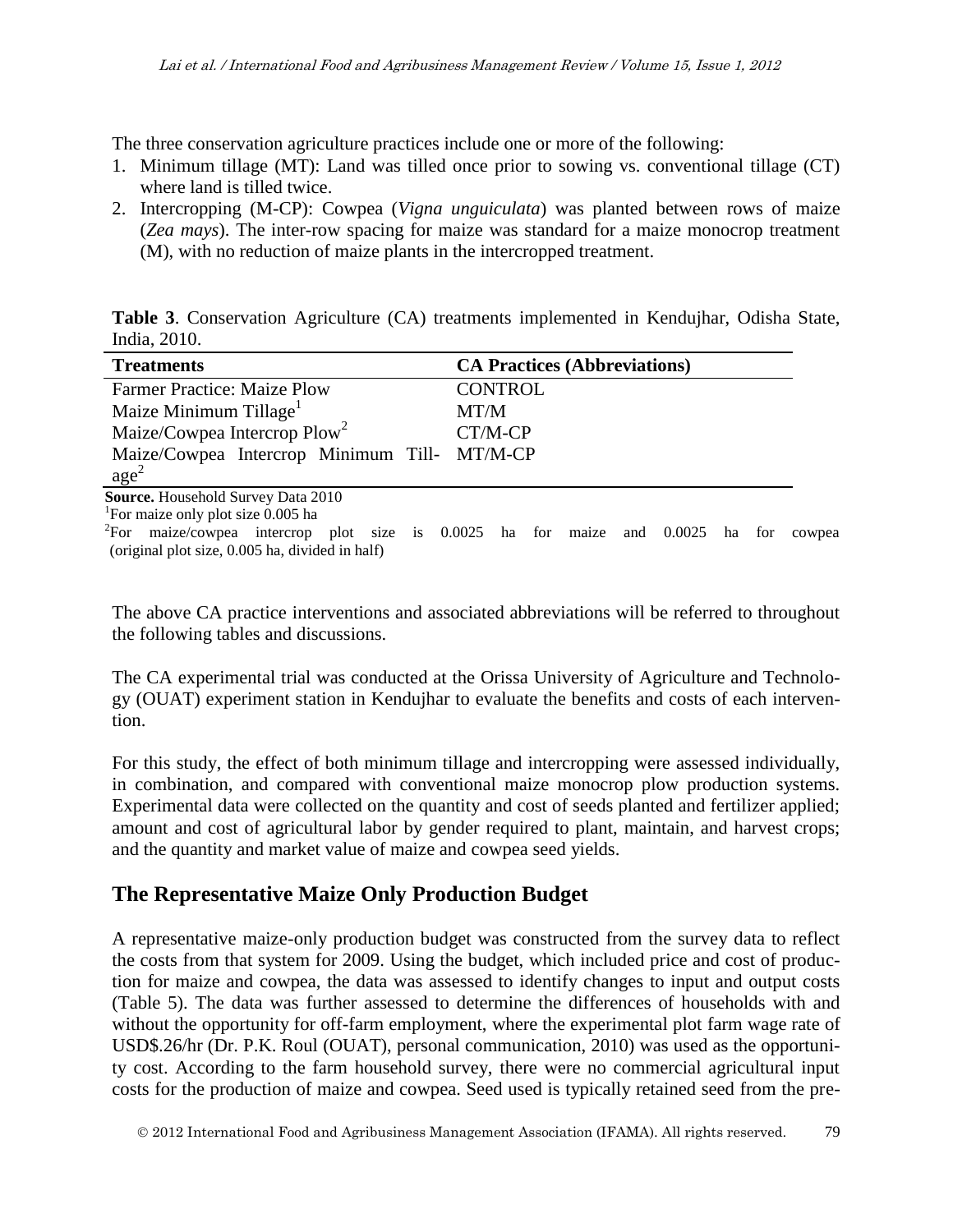vious year or government subsidized, while fertilizer is often farmyard manure. As such, the remaining cost is for labor. The on-farm labor is from household members. Gender impact was evaluated using current labor requirements for the representative farm to determine potential gender implications from the new labor requirements associated with adopting selected CA practices.

#### **Results and Discussion**

Performance indicators focusing on farm profitability, labor use and gender impact were evaluated. Although non-market benefits would be desirable for inclusion in a more comprehensive assessment, emphasizing the immediate profitability impacts is essential for promoting the adoption of CA practices. The evaluation of gender equity in terms of labor changes has further implications to household well-being and thus is also important to evaluate.

#### *CAPS Intervention Strategies: Comparing Returns from the CA Practices*

Data collected from the experimental plots in Kendujhar was compared based on a percent change between no CA (Control) and the selected CA practices in terms of maize yield and labor for the cropping practices. Subsequently, profitability accounting for opportunity costs is evaluated based on the collected data, as well as current market prices and labor wages.

#### *Yield Impacts*

As previously mentioned, cowpea would be an introduced crop to these farming systems; therefore, all yields would result in a 100% increase. Yields for cowpea on the intercropped experimental plots averaged 998 Kg/ha with conventional tillage and 747 Kg/ha with minimum tillage. On the other hand, all CA practices resulted in a decrease in maize yield from the current farming practice of conventional tillage (Control). Conventional tillage (Control) produced a maize yield of 570.8 Kg/ha, while CA practices of MT/M produced a maize yield of 393.28 Kg/ha (a decrease of 31%), CT/M-CP produced a yield of 476.96 Kg/ha (a decrease of 16%) and MT/M-CP produced a yield of 405.89 Kg/ha (a decrease of 29%). The effect of yield differences for maize and cowpea is further discussed in the section titled "Profitability: Economic Analysis of Opportunity Costs", Table 5.

CT/M-CP represents the least reduction in yield of maize (-16.44%) of the three CA practices while benefiting the additional cowpea yield. This treatment may be the most beneficial and most easily adoptable technically for tribal villages, as they are familiar with intercropping and are currently practicing conventional tillage. As such, seed suppliers should work in collaboration with agricultural researchers to determine other beneficial crops (focus on enhanced economic income and environmental benefits) for intercropping in Kendujhar, such as cowpea with maize, and with policy makers to subsequently promote and provide subsidies for those crops' seeds.

If yield is the only factor to be considered, farmers should not consider implementing MT/M, as this practice produces a decrease in maize yield in the short term and has no supplemental cowpea yield to compensate for this loss.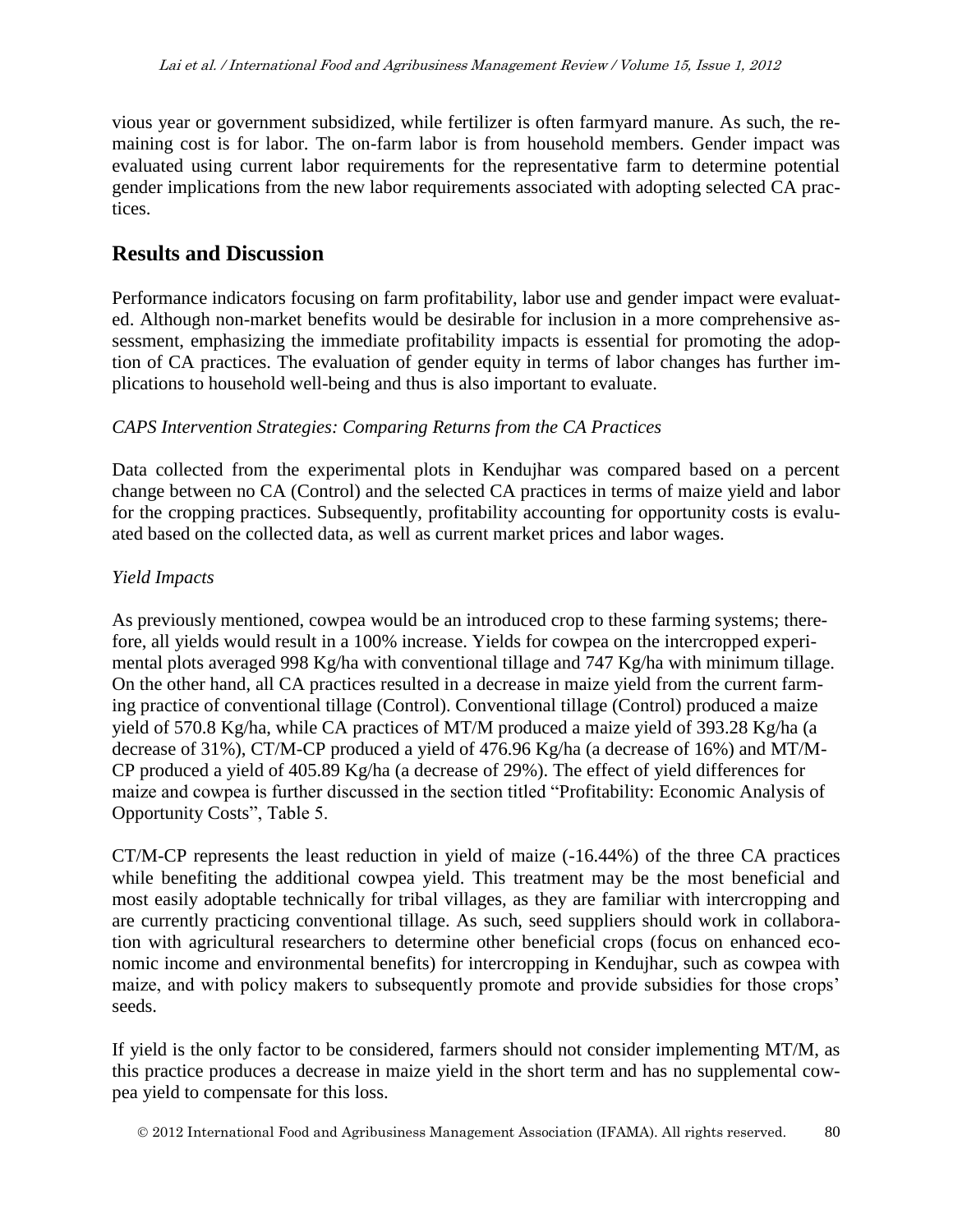#### *Labor Impacts*

For the purposes of this study, labor was measured in hours. The percent change in labor for each CA practice compared to the control (No CA) is as follows:

|         | Land               |                          |            |                      |                |                     |                |                      |                          |                 |              |                |
|---------|--------------------|--------------------------|------------|----------------------|----------------|---------------------|----------------|----------------------|--------------------------|-----------------|--------------|----------------|
| Labor   | <b>Preparation</b> |                          |            | <b>Sowing Cowpea</b> |                | <b>Sowing Maize</b> |                | <b>Fertilization</b> |                          | Weeding         |              | <b>Harvest</b> |
|         | M                  | F                        | M          | F                    | M              | F                   | M              | F                    | M                        | F               | M            | F              |
| Control | 13.50              | $\overline{\phantom{a}}$ |            |                      | 4.5            | 4.5                 | 4.5            | 13.5                 | $\overline{\phantom{a}}$ | 31.5            | 9            | 9              |
| MT/M    | 9.64<br>$(-28.6%)$ |                          |            |                      | 4.5<br>$(0\%)$ | 4.5<br>$(0\%)$      | 4.5<br>$(0\%)$ | 13.5<br>$(0\%)$      | -                        | 31.5<br>$(0\%)$ | 9<br>$(0\%)$ | 9<br>$(0\%)$   |
|         |                    |                          |            |                      |                |                     |                |                      |                          |                 |              |                |
| $CT/M-$ | 20.73              |                          | 2.37       | 2.37                 | 4.5            | 4.5                 | 4.5            | 13.5                 |                          | 44.1            | 17.4         | 17.4           |
| CP      | $(+53.6\%)$        | $\overline{\phantom{0}}$ | $(+100\%)$ | $(+100\%)$           | $(0\%)$        | $(0\%)$             | $(0\%)$        | $(0\%)$              |                          | $(+40\%)$       | (93%)        | (93%)          |
| $MT/M-$ | 9.64               |                          | 2.37       | 2.37                 | 4.5            | 4.5                 | 4.5            | 13.5                 |                          | 44.1            | 17.4         | 17.4           |
| CP      | $(-28.6%)$         | $\overline{\phantom{a}}$ | $(+100\%)$ | $(+100\%)$           | $(0\%)$        | $(0\%)$             | $(0\%)$        | $(0\%)$              |                          | $(+40\%)$       | (93%)        | (93%)          |

**Table 4.** Labor hours for production activities, incorporating gender division and percent changes indicated in ( ) for each CA practice compared to the control.

**Source.** Household survey data 2010. Percent changes indicated in parentheses () were taken from KVK experimental plot data, 2010

**Note.** Shaded squares represent that no labor activity occurred as the practice solely includes maize; dashes represent that the gender does not participate in this labor activity.

Labor is a major determinant for adoption of new farming practices for these farmers, as the current subsistence farming provides little or no opportunity costs. Furthermore, gender represents a distinct division of labor for agricultural activities. Women are typically involved with activities such as weeding and fertilization, while men typically manage tasks such as plowing for land preparation. Thus, labor requirements must be considered for each of the CA practices and are outlined based on gender in Table 4 and further discussed in this section.

At present, farmers in the villages of the Kendujhar district practice conventional tillage through plowing. In theory, the transfer of minimum tillage from conventional tillage has the greatest impact on the land preparation activities of agricultural production. Both MT/M and MT/M-CP practices include minimum tillage; as such, these practices reduce the amount of labor required for land preparation activities. Minimum tillage reduces labor hours by 28.6%, as land preparation for the field is only plowed once as opposed to two times for conventional tillage. Therefore, the reduction in labor hours for land preparation of MT/M and MT/M-CP will influence the seasonal activities of male farmers as they will have more time for other activities (Table 4). On the other hand, it will have the opposite effect on labor hours for CT/M-CP, where there is an expected increase of 53.6%, due to an additional plowing for the intercrop field.

MT/M-CP and CT/M-CP introduce cowpea to the farmers' fields for the CA intercrop system. Intercropping has the greatest impact on weeding activities, with labor hours increasing by 40% due to the additional precision required for weeding as opposed to maize-only fields. For women, the increase in labor hours noted for weeding intercropped fields will take away from time available for non-farm activities (Table 4). As such, extension researchers should consider technologies and/or tools that may help to reduce weeding hours for women.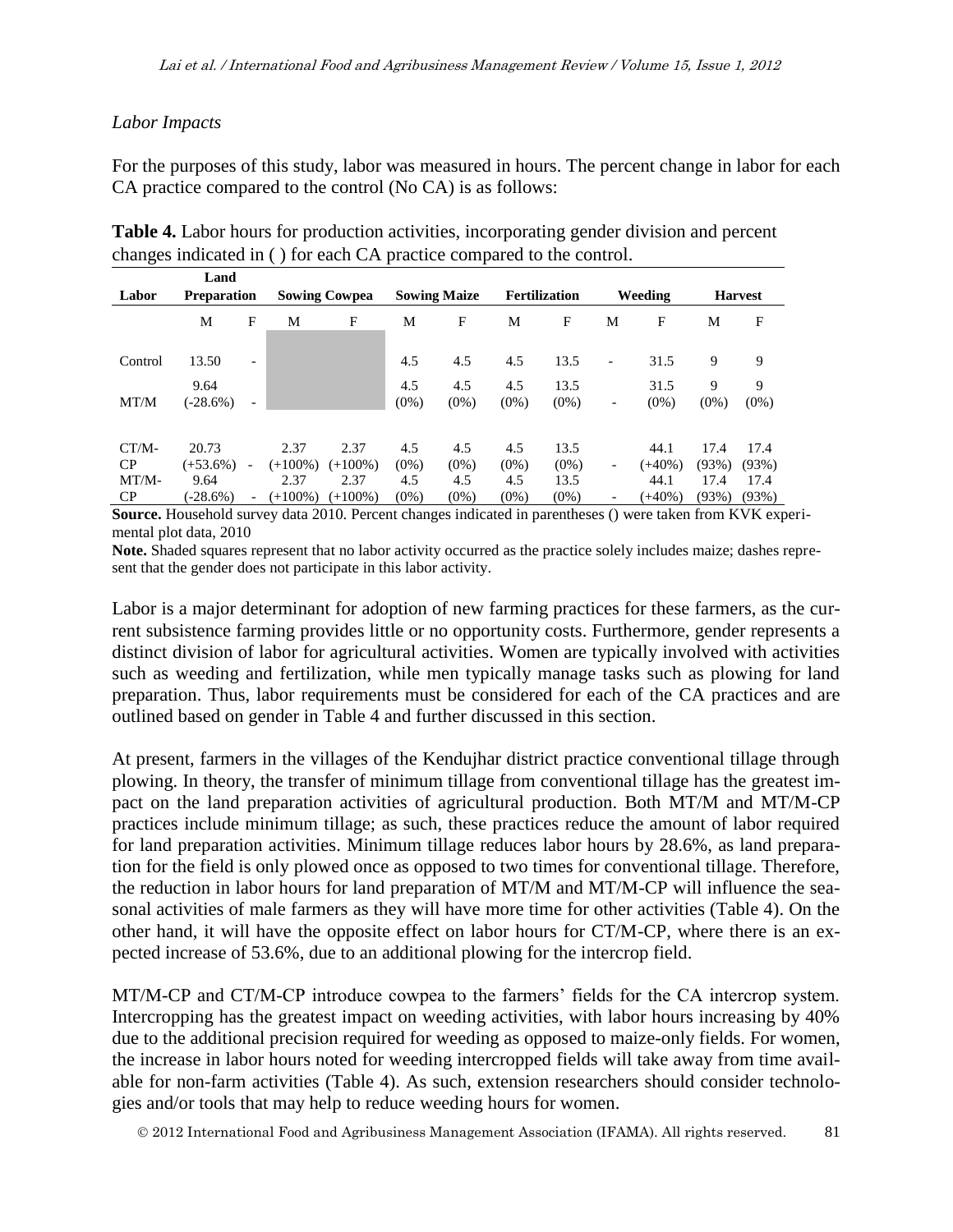These intercrop CA practices (MT/M-CP and CT/M-CP) will both have an increase in sowing labor (100%) and increase in harvest labor (93.33%) due to the introduction of cowpea that results in an overall increase in yield. Increases in labor hours are equal for both genders as they contribute equally to these activities.

There is no increase in overall labor for fertilization as the farm plots are the same in size and use the same amount of inputs as the conventional plow system. However, there is a distinct contrast in labor hours contributed to fertilization between the genders, as females contribute three times more labor hours (+200%) than their male counterparts. Based on these results, future research should consider the variable off-farm opportunities that exist for farmers (male and female) as a result of either an increase or decrease in labor saving hours, the following section introduces this topic.

## **Profitability: Economic Analysis of Opportunity Costs**

Opportunity costs (OC) represent the potential income that farmers would forego by not engaging their labor elsewhere. An analysis of the opportunity costs reveals the profitability trade-offs incurred as a result of adopting various CA practices (Table 5).

|       | <b>Table 5.</b> Percent change in profitability from CA implementation with and without opportunity |  |
|-------|-----------------------------------------------------------------------------------------------------|--|
| costs |                                                                                                     |  |

|                | Yield,<br><b>Maize</b>                      | Cowpea,<br>Yield | <b>Total</b><br>Labor<br>(Hrs) | <b>Total Input</b><br>$\text{Costs}^1$<br>(INR) | Profit <sup>2</sup> ,<br><b>INR</b><br>(w/OC) | Profit,<br><b>INR</b><br>$(w/o \ OC)$ |
|----------------|---------------------------------------------|------------------|--------------------------------|-------------------------------------------------|-----------------------------------------------|---------------------------------------|
| <b>CONTROL</b> | $50 \text{ kg}$<br>$\overline{\phantom{a}}$ |                  | 90                             | 1,012.50                                        | $-592.5$                                      | 420                                   |
| MT/M           | 31.10%<br>-                                 |                  | $-8.11\%$                      | $-8.11\%$                                       | 3.41%                                         | $-31.11\%$                            |
| $CT/M-CP$      | 16.44%                                      | 100%             | 46.69%                         | 49.69%                                          | $-46.98\%$                                    | 62.92%                                |
| MT/M-CP        | 28.89%                                      | 100%             | 26.37%                         | 26.37%                                          | $-25.54\%$                                    | 30.39%                                |

<sup>1</sup>Total Input Costs (Labor only, seeds are assumed to be saved from the previous season)  ${}^{2}$ Profit (Y) = TR – OC

Total Revenue (TR) = Yield (kg) x Price (INR/kg)

Price of maize: 8.4 INR/kg, Price of cowpea: 15 INR/kg (Household survey data, 2010)

Opportunity cost  $(OC)$  = Total labor hours x Wage Rate per hour (11.25 INR/hour)

This analysis shows the potential profitability of farming with off-farm opportunities (at 11.25 INR/hour) as negative. In general, if there are off-farm opportunities available, farmers would have greater earning potential working off-farm. Yet, if there are no outside opportunities for farmers, the farm profitability compared with the profitability from current conventional tillage farming would increase through the implementation of CA practices which include intercropping. By implementing intercropping alone (CT/M-CP), farmer profitability increases by 69.92%, while increasing by 30.39% when implementing minimal tillage plus intercropping (MT/M-CP) (Table 5). Since the availability of off-farm opportunities differs between genders, ages, and through seasons, women and older aged farmers often find it difficult to attain alternative employment, whereas young men do not. For this reason, women and older farmers would likely experience the no opportunity cost scenarios, gaining the greatest profitability through the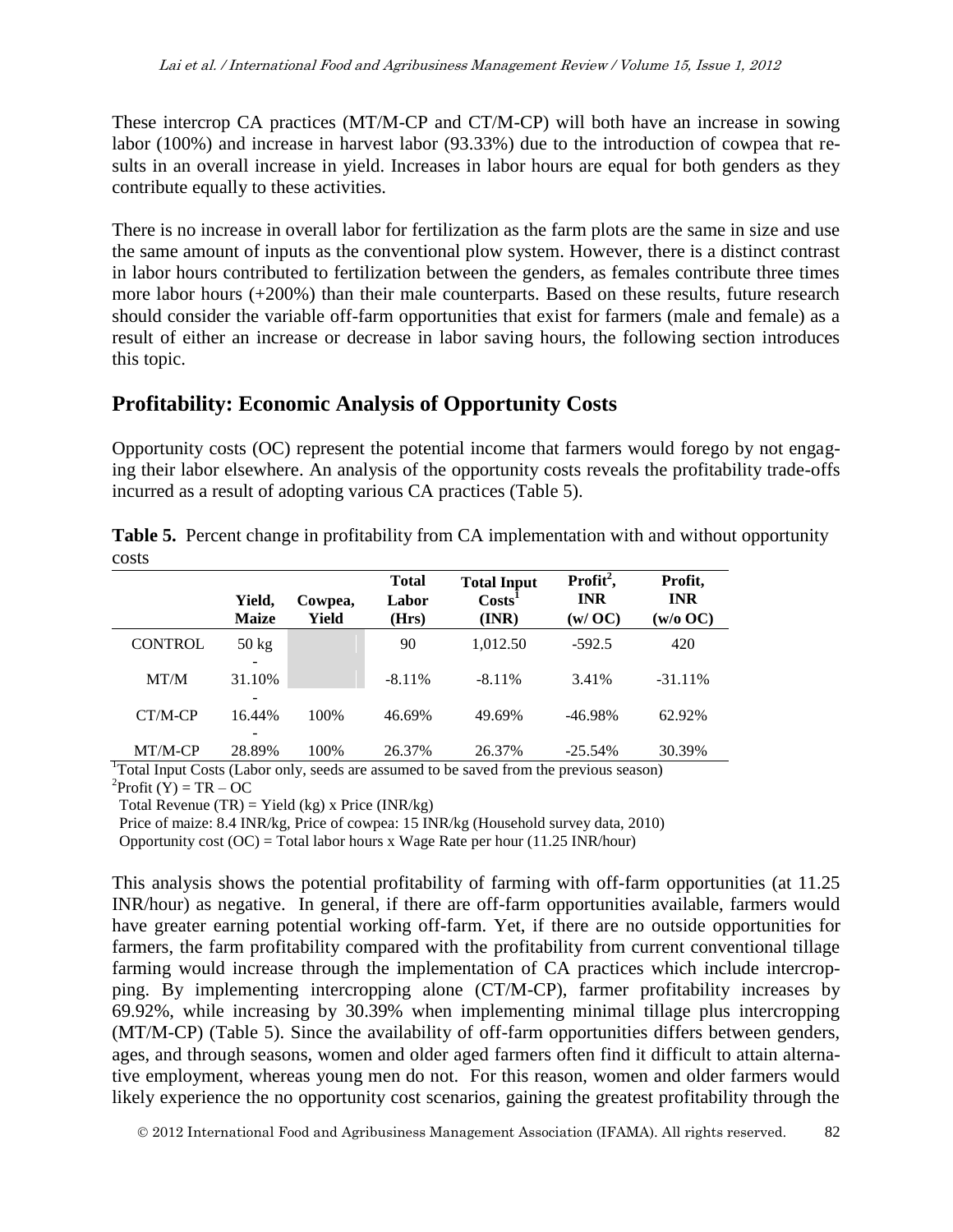adoption of CA practices with intercropping. Men, however, are subject to seasonal fluctuations in employment opportunities and sometimes experience the lack of jobs that women and the elderly do. As mentioned previously, future research should consider these specific employment opportunities (i.e. for young men, seasonal employment opportunities, and other alternative employment options for farmers) and their effects on farmers' decision-making and practices.

The analysis also shows that minimum tillage with a single maize crop reduces labor hours, which in turn increases the time available to work at a second job. For this reason, farmers could increase their income when off-farm opportunities are available if they practice minimal tillage. When there is no available outside employment, the profitability of a minimal tillage practice decreases by 31.11% due to yield decreases and labor hours saved with no off-farm opportunities for income generation. As women have limited off-farm opportunities, this practice would not be as beneficial as it would be to men, who have greater opportunities to generate secondary income.

Based on the results, the short run economic incentives are what have caused farmers to continue their current and unsustainable practices. As the aim is to promote and enhance farmer households' food security and livelihood, policy makers should work in collaboration with extension research, agricultural managers, seed suppliers and farmers to promote CA practices with a focus on the long-term economic and environmental benefits. To be specific, policy makers should provide subsidies to young farmers so that they can focus on the farm rather then look for offfarm employment, extension researchers should not only focus on the innovative technologies themselves but also incorporate workshops and other learning opportunities in which they can explain the long term benefits of CA practices and subsequent food security. In addition, seed suppliers and agricultural managers can work together in determining other crops that may work well in these environmental conditions and that incorporate intercropping to further emphasize the significance of the long term benefits of CA practices.

## **Conclusion**

From the data presented in Table 5 and the overall analysis of this study, three optimal scenarios have been determined based on the comparison of the three conservation agriculture treatments to conventional farming practices:

- 1. When taking opportunity costs of labor into account, labor is more effectively used for off-farm employment. If one must farm, the best scenario is to incorporate minimum tillage with maize, as it requires the least on-farm labor and the saved labor can be used for off-farm employment.
- 2. When opportunity costs of labor are not considered, as in the cases where heads of household are either elder or female with limited options for off-farm employment, farmers would optimize earnings through the adoption of intercropping.
- 3. Although incorporating minimum tillage generates short-term decreases in maize yields, it should nevertheless be integrated into farming systems due to the potential for longterm gains. Evidence has shown that minimum tillage has the potential to contribute to higher yields over time. Continuous practice of minimum tillage has been estimated to increase maize yields by at least 12% and between 8-25% when intercropped with a leguminous crop (Jeranyama et al. 2000).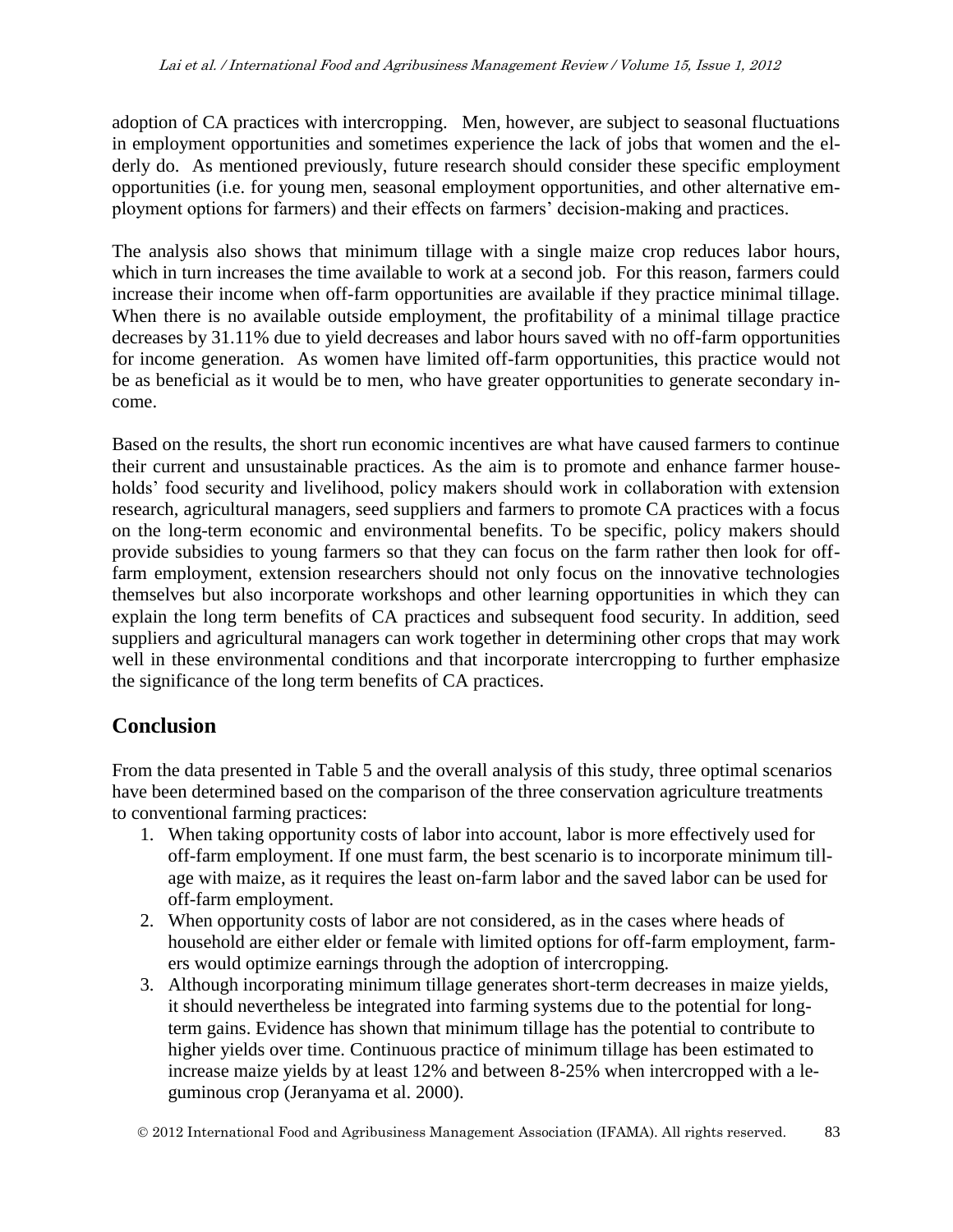Part of the objective of this research was to provide solutions to enhance the food security and livelihoods of tribal farm families in Kendujhar, Odisha State. As such, this study focused on ways to increase farmers' yield through introducing the sustainable conservation agriculture practices of minimum tillage and intercropping cowpea with maize. At present, the district of Kendujhar produces only one-fifth of the average national maize yield, representing a significant obstacle for subsistence farmers attempting to earn a living. Yields are currently too low for Kendujhar farmers to sustain their families' livelihood and food security. Therefore, it is apparent that a major policy recommendation should be to increase yields through more advanced technologies, including the use of improved seed varieties, more effective fertilizers and modified farming practices. Seed companies and extension services can each play a role in enhancing the rural knowledge of improved agriculture technology and seed varieties.

The results show that the net profits of adopting some conservation agriculture practices are positive while adopting minimum tillage either has negative or lower returns due to decreased yields. Since CA practices have shown that benefits such as yield and soil improvement take a longer period to reflect positive results, policy-makers should provide farmers with immediate incentives for adopting CA practices. Currently, only a limited number of households (5%) surveyed produced cowpea. Given that cowpea represents one of the more profitable crops sold in the market, introducing cowpea for intercropping would be a profitable enterprise. The role of policy-makers in providing subsidized seeds, other inputs and technical advice would be crucial for promoting the successful adoption of cowpea by farmers without imposing any further input costs to current farming systems (Table 6).

| <b>Stakeholder</b>      | <b>Roles</b>                                                                                                                                                                                                                               |
|-------------------------|--------------------------------------------------------------------------------------------------------------------------------------------------------------------------------------------------------------------------------------------|
| Policymakers/Government | • Strengthen extension services to rural farming areas<br>• Subsidize seeds, fertilizers and other inputs for the ini-<br>tial stages of implementing conservation agriculture<br>(CA) practices<br>• Provide low cost loans and insurance |
| Seed suppliers          | • Provide training on benefits and use of commercial<br>seed varieties<br>• Work with agricultural managers and extension to fo-<br>cus on seeds that utilize intercropping                                                                |
| Extension               | • Disseminate the benefits/costs of CA practices<br>• Provide long-term demonstration plots comparing<br>yield and soil effects for conventional and CA<br>practices                                                                       |

**Table 6.** Role of stakeholders in enhancing the livelihood and food security of smallholder farmers in the District of Kendujhar, Odisha State, India.

At present, the state of Odisha supports 30 KVKs (agriculture technology transfer stations) and 8 regional research stations across the state. Therefore, although this specific study is supported by a local agricultural university (OUAT) in collaboration with a KVK station, the numerous tech-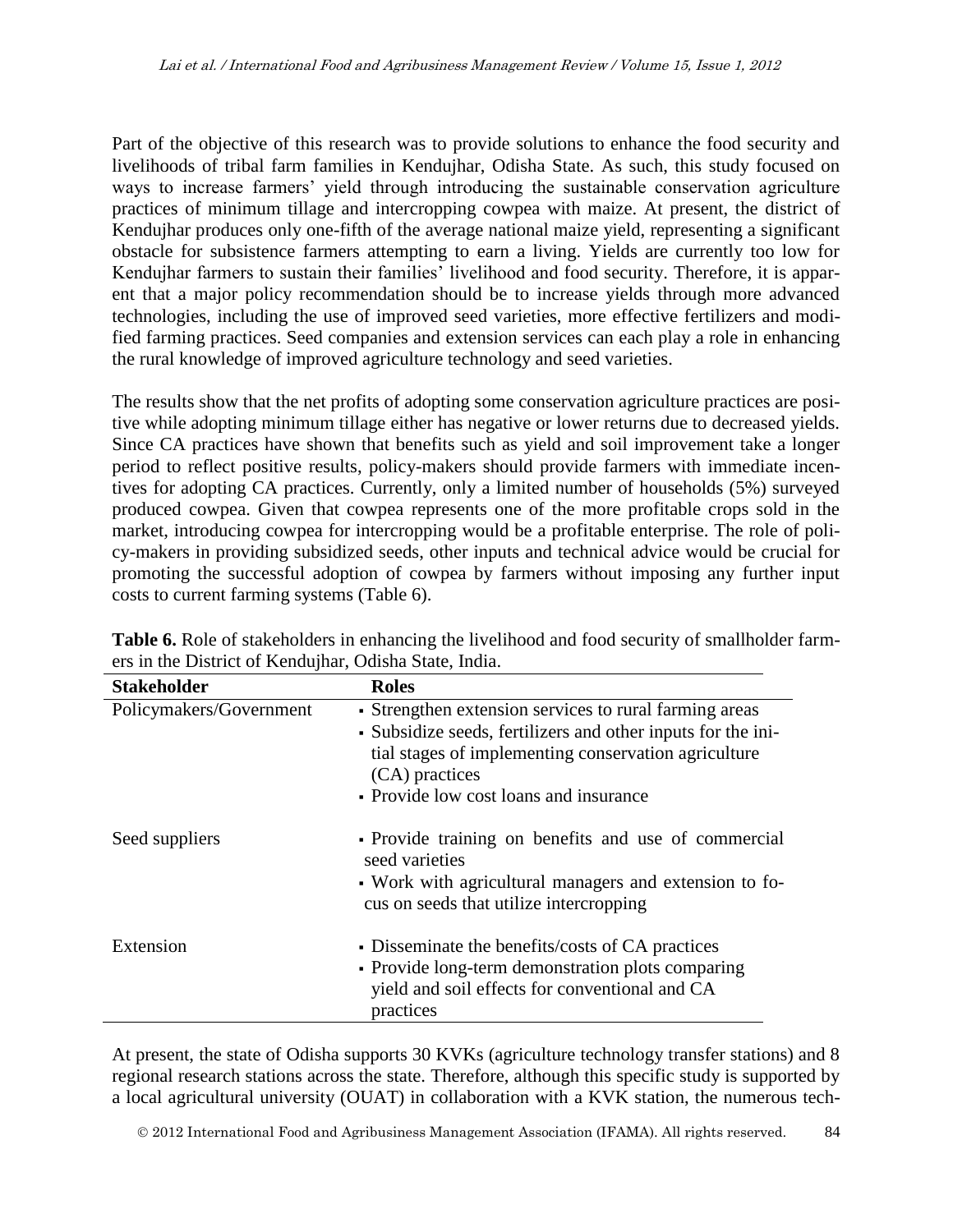nology transfer and research stations reflect the potential for replication of CA practices in villages across the state. However, due to the prevalence of low yields and food insecurity amongst these smallholder populations, the lack of effectiveness in extension by these research stations for capacity building and information dissemination highlights a disconnect between extension workers and communities. With the pressing need for improved food security and livelihoods for these farmers, policy-makers should enhance the quality of extension services with regards to agriculture technology and knowledge transfer.

Without sustainable high returns from farming, the lure of off-farm employment will only serve to further threaten the food security of these tribal farm families. Additionally, there are potential implications for the distribution of labor within the household with the implementation of CA practices. Although results from this study showed changes in labor hours for minimum tillage in land preparation, a typically male activity, and weeding, a typically female activity, as well as increases in time spent sowing and harvesting, a shared activity, the resulting labor shift negatively impacted females only.

This study presents the short-term economic benefits and gender impacts of implementing specific conservation agriculture practices. The long-term benefits of sustained higher yields and environmental improvements are expected to result from future studies with similar villages.

## **Acknowledgements**

This study was funded by USAID/SANREM. Our host country partners at the Orissa University of Agriculture and Technology in Bhubaneswar, India, Drs. K.N. Mishra, S. Dash and D. Naik were instrumental in the successful completion of the research experiments and gathering farm survey data. Thanks also to Dr. Adel Youkhana for his assistance in the literature review of conservation agriculture.

## **References**

- Ariza-Montobbio P, and S. Lele 2010. Jatropha plantations for biodiesel in Tamil Nadu, India: viability, livelihood trade-offs, and latent conflict. *Ecological Economics* 70:189-195.
- Bishop-Sambrook C. 2003. Labour saving technologies and practices for farming and household activities. Rome: FAO.
- Bloem, J., G. Trytsman, & J. Smith. 2009. Biological nitrogen fixation in resource-poor agriculture in South Africa. *Symbiosis* 48:18-24.
- Food and Agricultural Organization (FAO). 2000. Soil management and conservation for small farms. FAO Soils Bulletin 77. Rome.
- Ghosh, P. K., A. Das, R. Saha, E. Kharkrang, A. K. Tripathi, and G. C. Munda. 2010. Conservation agriculture towards achieving food security in North East India. *Current Science* 99(7), 915-921.